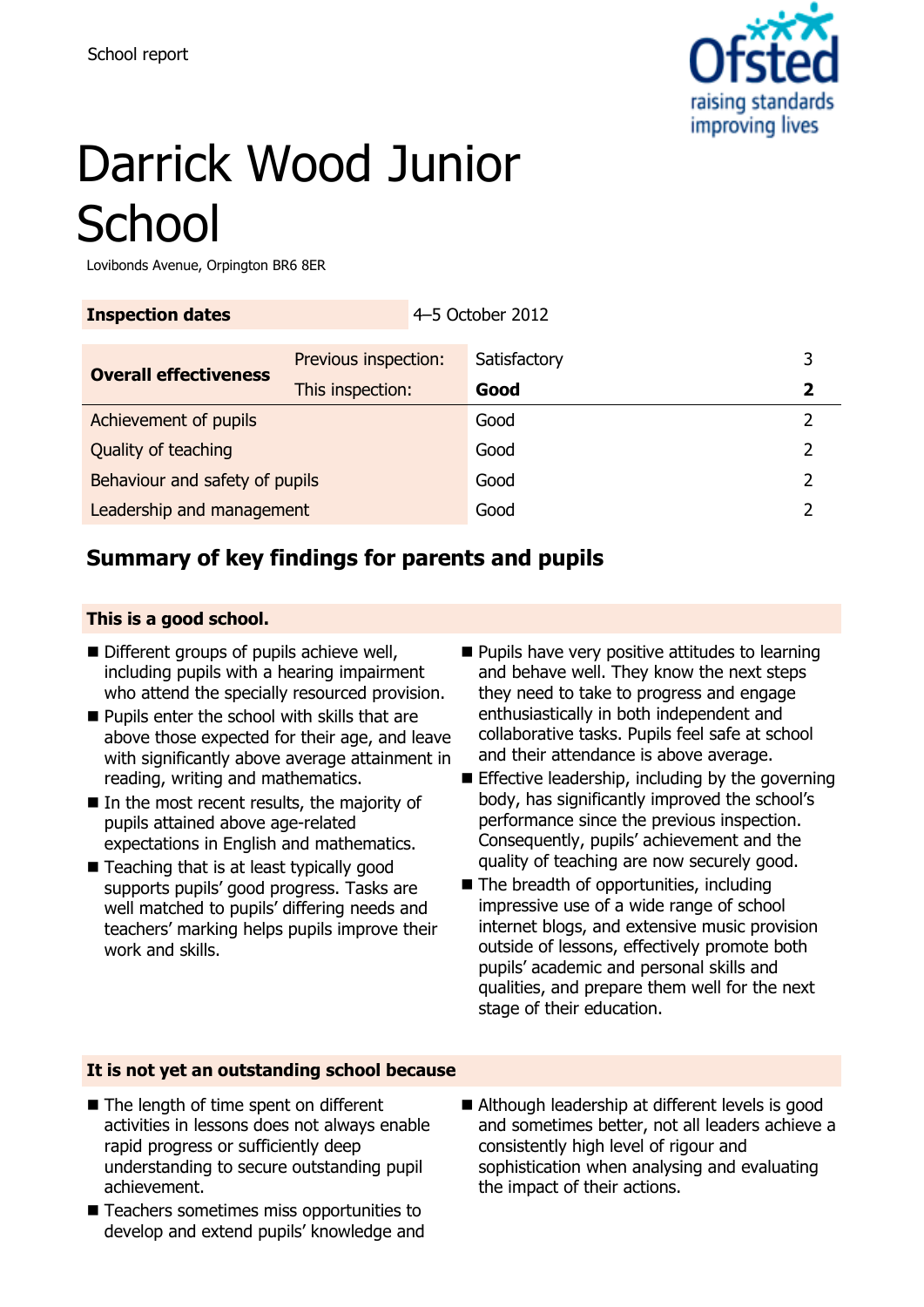use of letters and sounds (phonics) in reading and spelling.

### **Information about this inspection**

- Inspectors observed parts of 26 lessons, including a range observed jointly with the school's senior leaders.
- Discussions were held with pupils, staff, members of the governing body and representatives from the local authority.
- Inspectors took account of 80 responses to the online questionnaire (Parent View), as well as analysis of the school's own surveys of parents' views and a small number of letters addressed to the inspection team.
- A range of the school's activities were observed by inspectors, who also scrutinised pupils' work and various school documents, including records of behaviour and incidents, information about pupils' progress, monitoring and evaluation records and governing body minutes.

### **Inspection team**

| Clive Dunn, Lead inspector | <b>Additional Inspector</b> |
|----------------------------|-----------------------------|
| Lily Evans                 | <b>Additional Inspector</b> |
| Julie Sackett              | <b>Additional Inspector</b> |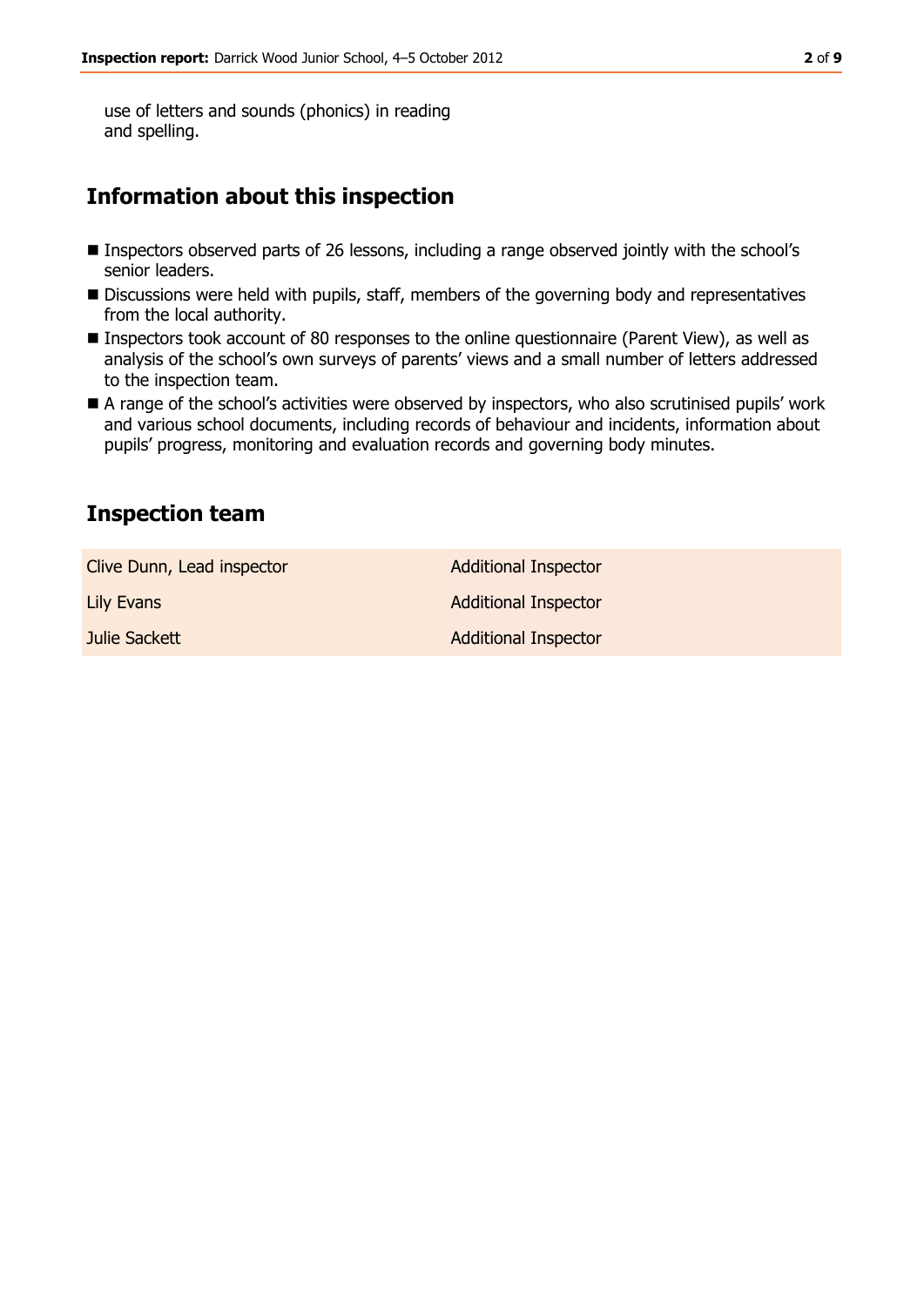## **Full report**

### **Information about this school**

- Darrick Wood Junior School is much larger than the average-sized primary school.
- The proportions of disabled pupils and those with special educational needs that are supported either at school action, or at school action plus or with a statement of special educational needs, are below average.
- $\blacksquare$  The school has a linked specially resourced provision for pupils with a hearing impairment. This provision is managed and staffed by the local authority, although pupils are integrated with mainstream lessons in the school for varying proportions of the day. Nine junior-aged pupils on the school's roll currently attend the provision. All have a statement of special educational needs.
- The proportion known to be eligible for the pupil premium is much lower than average.
- The school meets the government's current floor standards, which set the minimum expectations for pupils' attainment and progress.
- There have been significant changes to the composition and structure of the governing body since the previous inspection.

### **What does the school need to do to improve further?**

- $\blacksquare$  Secure more consistently outstanding teaching by:
	- ensuring the time spent on activities in lessons always supports pupils to achieve exceptionally well
	- $-$  providing additional training for teachers in the effective teaching of phonics to ensure that opportunities to extend and develop pupils' skills are always maximised
	- extending opportunities for teachers to observe outstanding practice, both within and beyond the school.
- Support leaders at all levels to increase the depth and rigour of their analysis when evaluating the impact of their actions.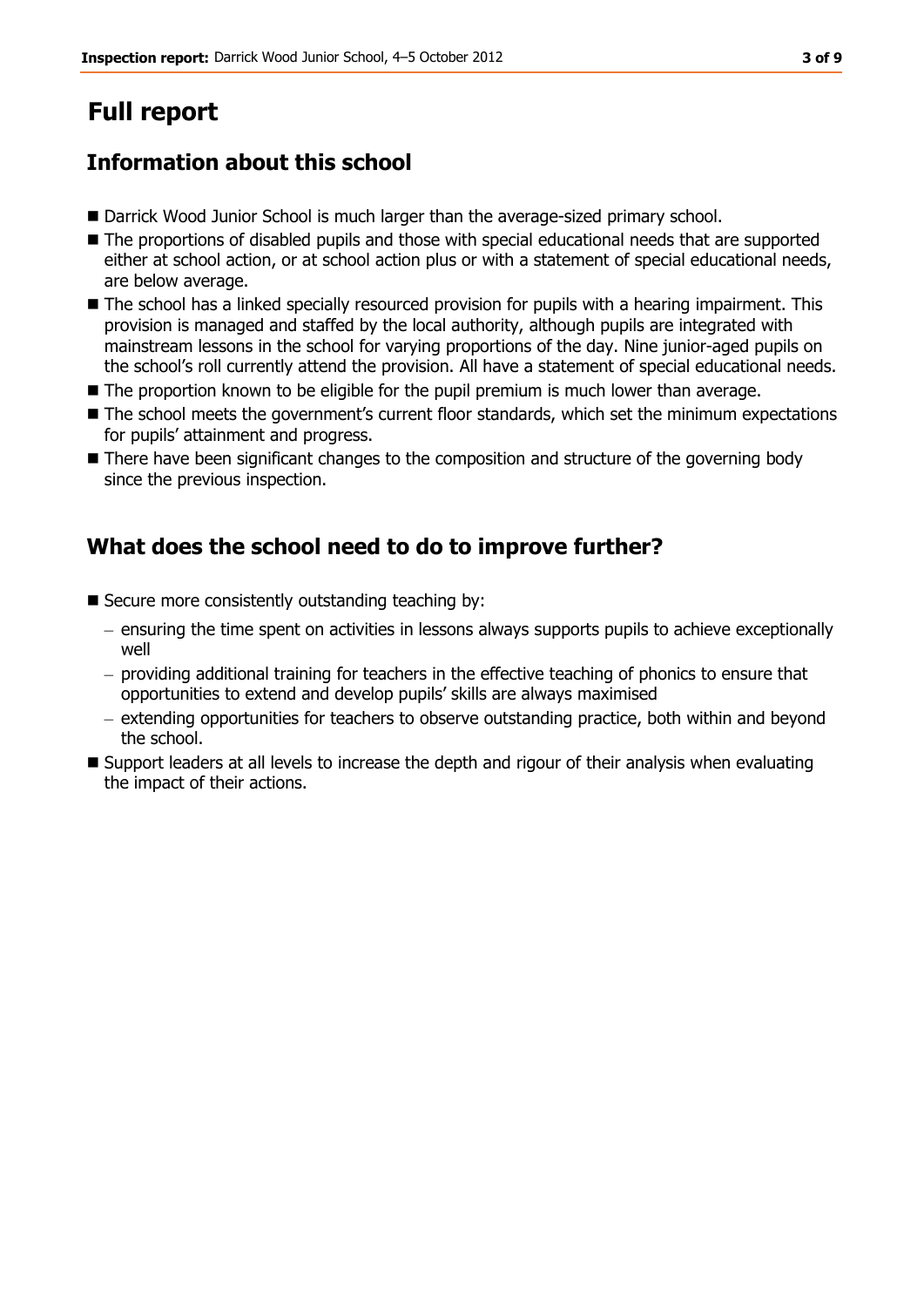### **Inspection judgements**

#### **The achievement of pupils is good**

- Pupils start school working at levels above those expected for their age overall. As a result of their good progress, pupils build on this and leave with significantly above average attainment in reading, writing and mathematics.
- Disabled pupils and those with special educational needs, including pupils with a hearing impairment who attend the specially resourced provision and pupils known to be eligible for the pupil premium, all achieve well. Pupils that join the school part way through the school year settle quickly, and achieve at least as well as their peers, and sometimes better.
- Pupils have very positive attitudes to learning. Able to work effectively independently or as part of a group, pupils engage enthusiastically with tasks. They are rightly proud of their achievements, celebrated by the extensive 'We are proud' blog on the school's website.
- Thoughtful and reflective, pupils make the most of regular opportunities to assess their own and each other's work to good effect. A lesson in Year 6 exemplified this, where pupils focused very carefully on whether they had met criteria set by the teacher, to a sufficiently high standard.
- **Pupils with a hearing impairment and other disabled pupils and those with special educational** needs are successfully included in all parts of lessons. At their own individual levels, they tackle tasks that usually have the right level of challenge and benefit from effective additional support from other adults and teachers as required.
- **Pupils enjoy reading and speak excitedly about a good range of high quality books, both fiction** and non-fiction. However, pupils do not always use their knowledge of sounds that letters make to tackle unfamiliar words when reading or spelling. This occasionally slows the pace of learning, particularly for pupils whose reading skills lag slightly behind those expected for their age.
- Plentiful opportunities to apply their well-developed skills, including information and communication technology skills, prepare pupils well for both the next stage of their education and life beyond. A strong focus on developing these skills for a real purpose, for example to communicate with a wider audience via the internet, is highly motivating for pupils.

#### **The quality of teaching is good**

- Teachers match learning tasks carefully to pupils' differing needs, enabling all to achieve well at their own levels.
- **Effective and probing questioning by adults deepens pupils' thinking and encourages them to** extend their answers. This was exemplified in a Year 5 guided reading session, when pupils were required to 'read between the lines' of what the author might be implying but not actually saying about how the character was feeling.
- Very effective use is made of resources such as interactive whiteboards, as seen in a mathematics lesson in which pupils were learning how to calculate the area of a rectangle. Teachers use these flexibly to model tasks and illustrate key learning points, but also set pupils small tasks using it when teaching, to check their understanding.
- Knowledgeable and well-briefed teaching assistants carefully strike the balance between providing additional support, using visual prompts, for example, while still promoting an appropriate level of independence. This effective interaction benefits a range of pupils, including those with a hearing impairment, other disabled pupils and those with special educational needs, and pupils who speak English as an additional language.
- Although the pace of lessons typically supports good learning, teachers do not always judge correctly the time to spend on particular tasks to enable pupils to achieve exceptionally well. For example in discussion tasks, sometimes pupils are just developing their ideas to the point where they will deepen their understanding when the teacher draws the class back together. At other times, pupils are left for too long on the same task when they could move on more quickly.
- Some teaching in different year groups is outstanding. This is usually where expectations are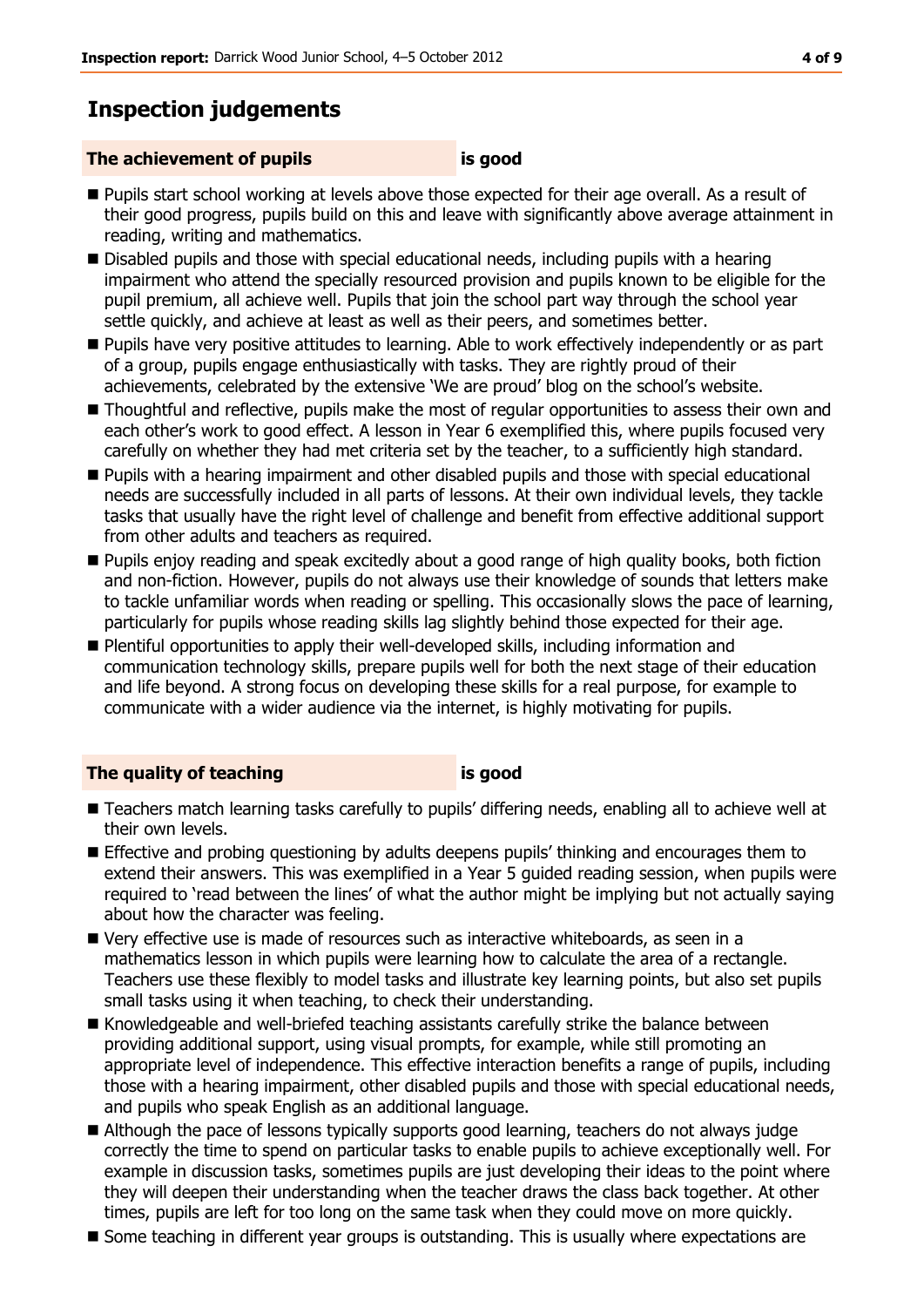high and demanding and where pupils are actively engaged throughout. Although staff have welcomed the chance to observe colleagues and learn from this best practice, this opportunity is not currently extended to all.

**Pupils have a good understanding of their next step targets and use them regularly during tasks.** They respond well to teachers' 'green for go and pink for think' marking, which frequently shows them both what they have done well and how to improve. Early in the year, high quality written dialogue between pupil and teacher is emerging and having a demonstrable impact on moving pupils' learning forward.

#### **The behaviour and safety of pupils are good**

- **Pupils' behaviour is good across the school day. They mix well and relationships with adults are** strong. The mostly positive views of pupils, staff and parents indicate that good behaviour is usual. However, occasionally pupils lose focus in lessons when spending too long on the same activity.
- Pupils' personal skills and qualities develop strongly through wide-ranging opportunities, from caring for the school's chickens to training staff and pupils from other schools how to set up and use blogs, both by visiting local schools, and nationally via webcam.
- **There are few instances of bullying and pupils have a good awareness of the different forms this** can take. Leaders have introduced robust systems for recording and analysing incidents that they use very effectively, for example to reduce the use of homophobic language and namecalling. Pupils and most parents are confident that the school deals well with any incidents that occur.
- Pupils feel safe at school. Parents that responded to the Parent View survey unanimously shared this opinion. Pupils have a good understanding of their own safety and demonstrate their awareness through their conduct and actions. The school's safeguarding arrangements meet statutory requirements.

#### **The leadership and management are good**

- **Effective leadership by the headteacher and leaders at different levels have secured significant** improvements since the previous inspection. The school has sustained and built on a sharp rise in pupils' attainment that began at around the time of the previous inspection. Leaders are not complacent and have accurately identified areas to develop in order to build on the school's success.
- The school has employed innovative strategies in its drive for excellence, including, for example, the online 'School Wiki' developed by pupils to support their learning in curriculum topics. The impressive use of a range of blogging opportunities for pupils has significantly accelerated rates of progress in writing, especially for particular pupils who sometimes previously lacked confidence and motivation.
- Closely evaluated use of the pupil premium, including increasing the opportunity for individual tuition, enables these pupils to achieve at least as well their peers, and sometimes better. Last year, quicker progress for most of these pupils ensured they reached at least the level expected for their age, and around a third of pupils exceeded age-related expectations.
- The consistency with which different groups of pupils achieve well reflects the school's successful promotion of equal opportunities. Pupils with a hearing impairment are successfully integrated to mainstream lessons, planned on an individual basis and sometimes building to fulltime.
- Systems that support the school's analysis of its own performance are rigorous. This enables some leaders to be exceptionally incisive in their analysis, for example when tracking the progress of individuals and groups of pupils or in the analysis and interpretation of incident logs. However, some leaders are less rigorous and precise when evaluating the impact that their actions have on pupils' outcomes.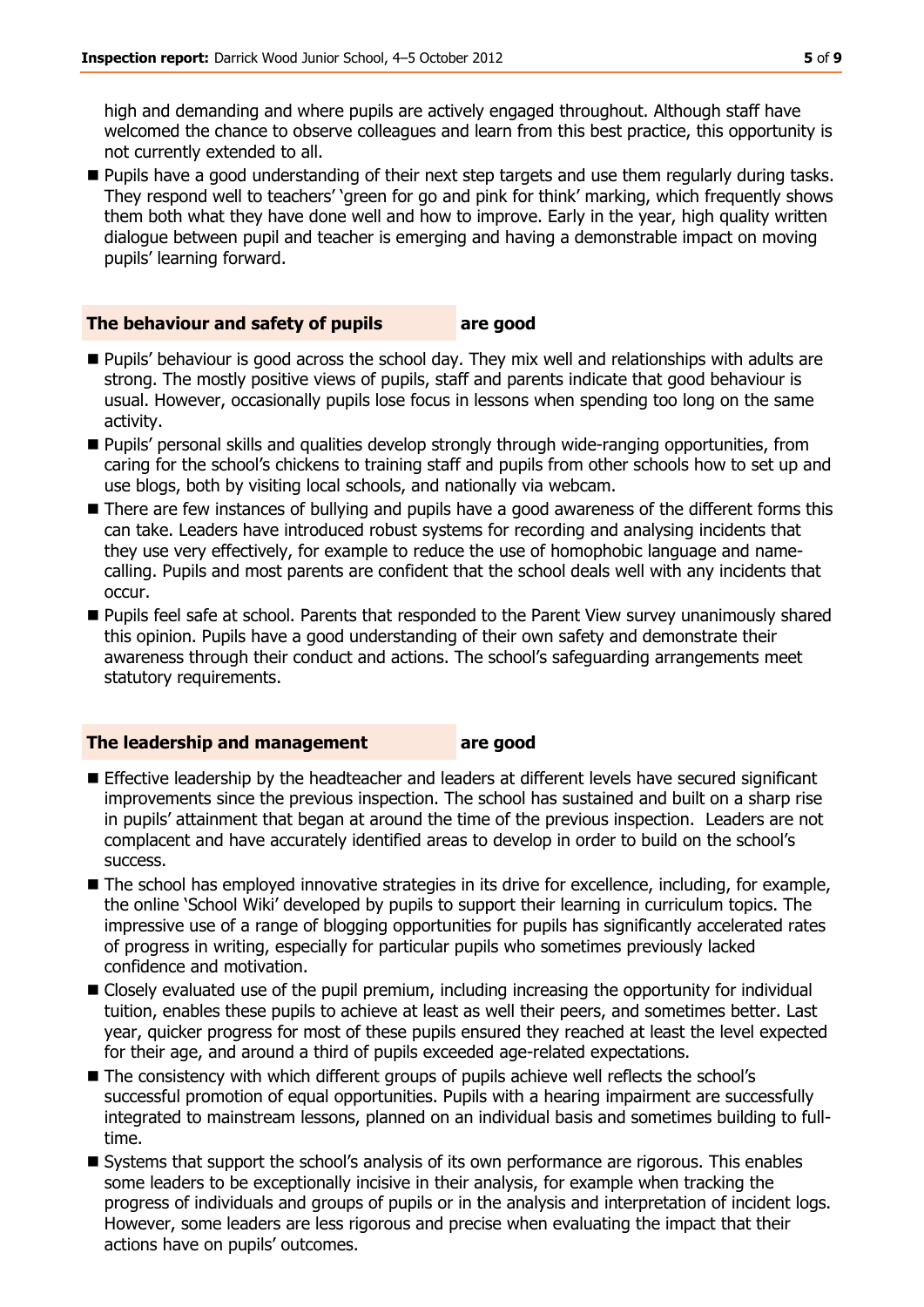- The school uses a broad range of pertinent information to good effect to both accurately judge the quality of teaching and in leading necessary improvements. Well-developed performance management systems are rigorous, and staff appreciate the feedback and development opportunities that result from them.
- The breadth and balance of the curriculum support pupils' academic and spiritual, moral, social and cultural development well. The frequent sounds of the exceptional extra-curricular music opportunities significantly enhance the school's vibrant atmosphere. The numbers of pupils that learn one of a wide variety of instruments are high. The talented 'Band on the Run' brass group, run in partnership with the Bromley Youth Music Trust, recently performed at the Bromley School's Prom at the Fairfield Hall.
- The local authority provides light touch support for this good school.

### ■ The governance of the school:

- shows strong commitment through an extensive programme of visits to the school to aid their increasing ability to challenge and support school leaders in appropriate measure to contribute fully to the school's strategic development
- considers financial decisions carefully, including evaluation of the impact of spending on improving pupils' outcomes
- has experienced a period of change in governing body membership and structure, but it is taking appropriate action to increase its own effectiveness, including undertaking induction training for new governors.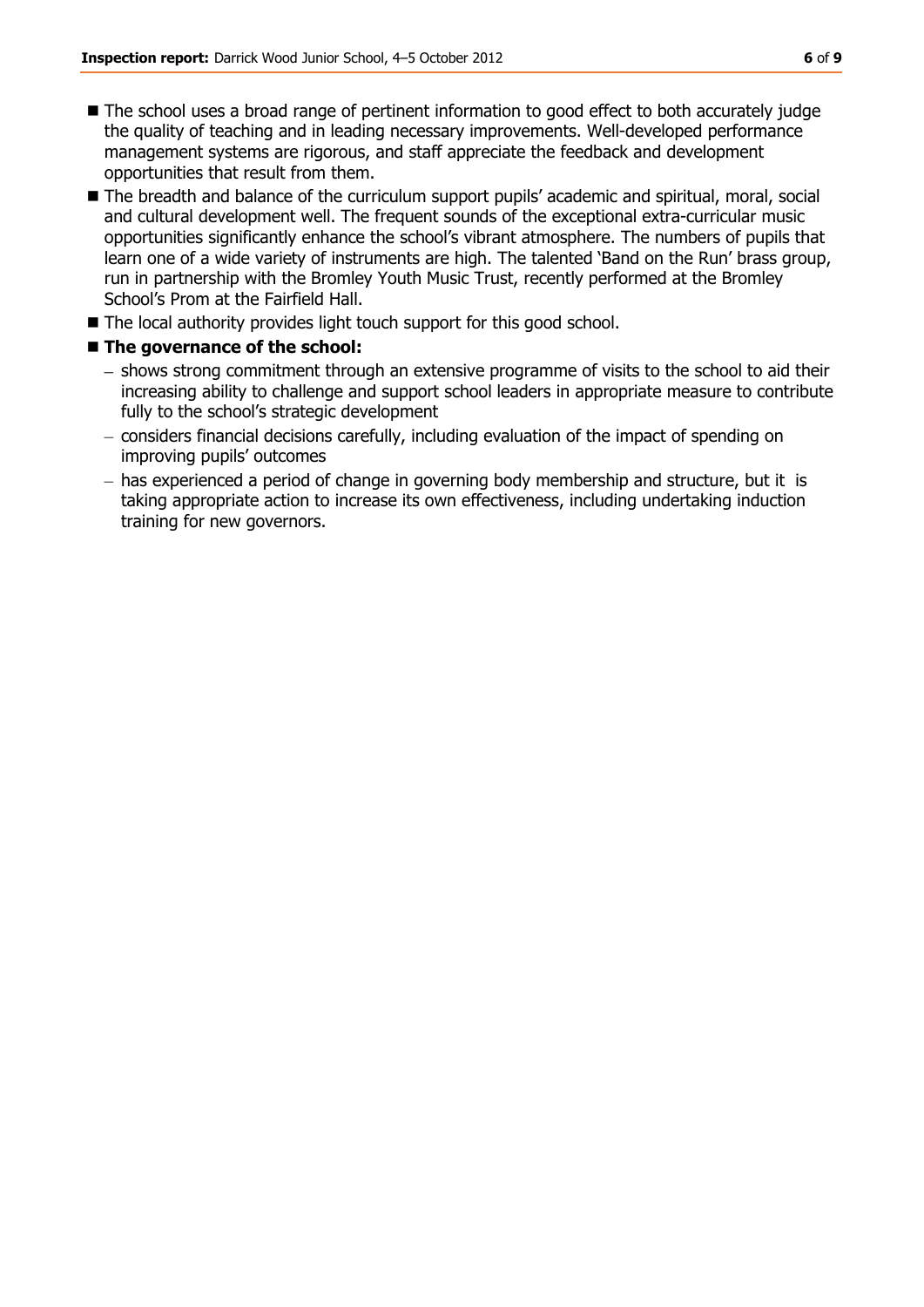## **What inspection judgements mean**

| <b>School</b> |                         |                                                                                                                                                                                                                                                                                                                                                                         |
|---------------|-------------------------|-------------------------------------------------------------------------------------------------------------------------------------------------------------------------------------------------------------------------------------------------------------------------------------------------------------------------------------------------------------------------|
| <b>Grade</b>  | <b>Judgement</b>        | <b>Description</b>                                                                                                                                                                                                                                                                                                                                                      |
| Grade 1       | Outstanding             | An outstanding school is highly effective in delivering outcomes<br>that provide exceptionally well for all its pupils' needs. This ensures<br>that pupils are very well equipped for the next stage of their<br>education, training or employment.                                                                                                                     |
| Grade 2       | Good                    | A good school is effective in delivering outcomes that provide well<br>for all its pupils' needs. Pupils are well prepared for the next stage<br>of their education, training or employment.                                                                                                                                                                            |
| Grade 3       | Requires<br>improvement | A school that requires improvement is not yet a good school, but it<br>is not inadequate. This school will receive a full inspection within<br>24 months from the date of this inspection.                                                                                                                                                                              |
| Grade 4       | Inadequate              | A school that has serious weaknesses is inadequate overall and<br>requires significant improvement but leadership and management<br>are judged to be Grade 3 or better. This school will receive regular<br>monitoring by Ofsted inspectors.                                                                                                                            |
|               |                         | A school that requires special measures is one where the school is<br>failing to give its pupils an acceptable standard of education and<br>the school's leaders, managers or governors have not<br>demonstrated that they have the capacity to secure the necessary<br>improvement in the school. This school will receive regular<br>monitoring by Ofsted inspectors. |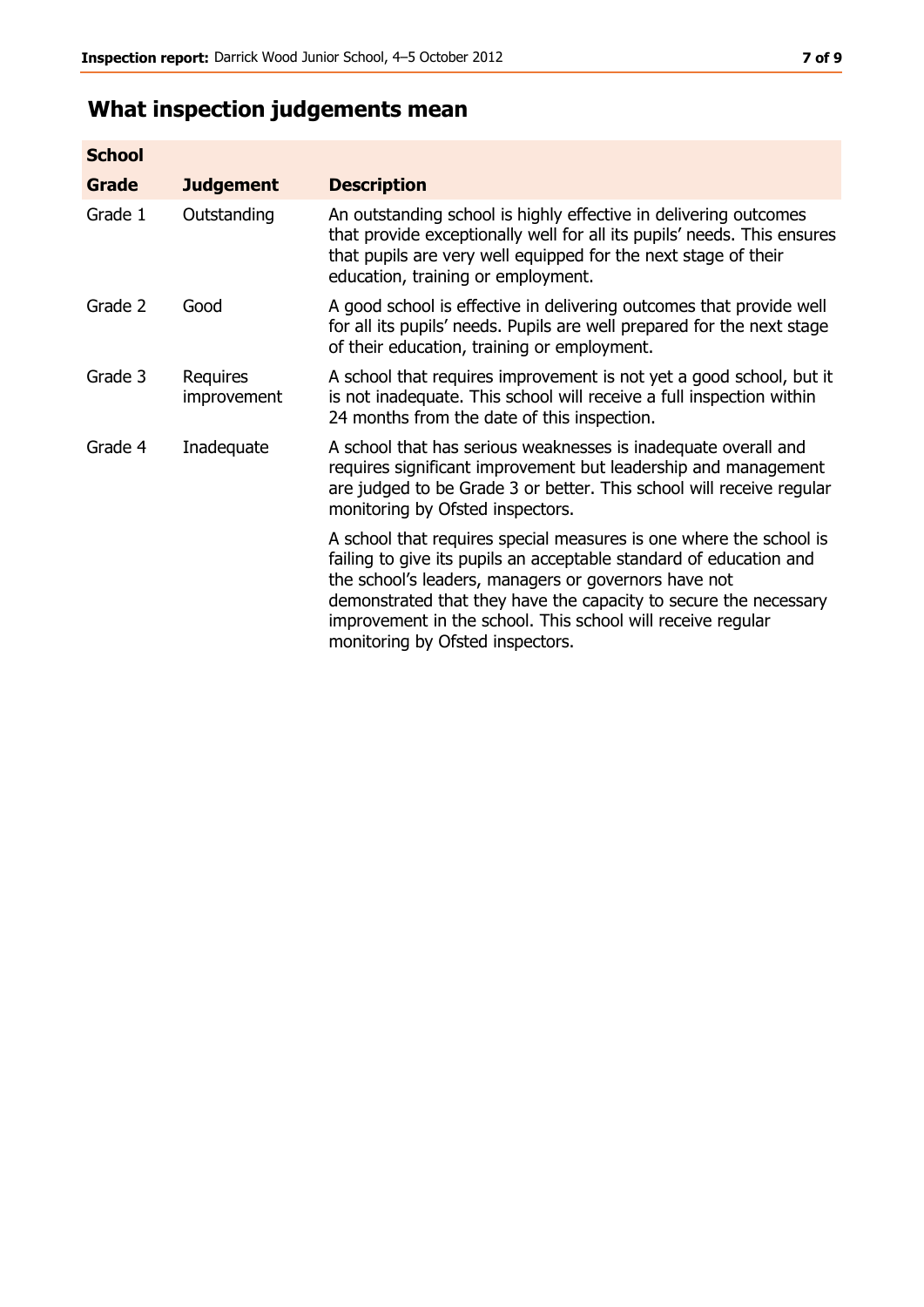### **School details**

| Unique reference number  | 101612         |
|--------------------------|----------------|
| <b>Local authority</b>   | <b>Bromley</b> |
| <b>Inspection number</b> | 400492         |

This inspection of the school was carried out under section 5 of the Education Act 2005.

| <b>Type of school</b>               | <b>Junior</b>                              |
|-------------------------------------|--------------------------------------------|
| <b>School category</b>              | Community                                  |
| Age range of pupils                 | $7 - 11$                                   |
| <b>Gender of pupils</b>             | Mixed                                      |
| Number of pupils on the school roll | 375                                        |
| <b>Appropriate authority</b>        | The governing body                         |
| <b>Chair</b>                        | Ann Tripp                                  |
| <b>Headteacher</b>                  | James Turvey                               |
| Date of previous school inspection  | 12 October 2009                            |
| <b>Telephone number</b>             | 01689 857370                               |
| <b>Fax number</b>                   | 01689 857191                               |
| <b>Email address</b>                | headteacher@darrickwood-jun.bromley.sch.uk |